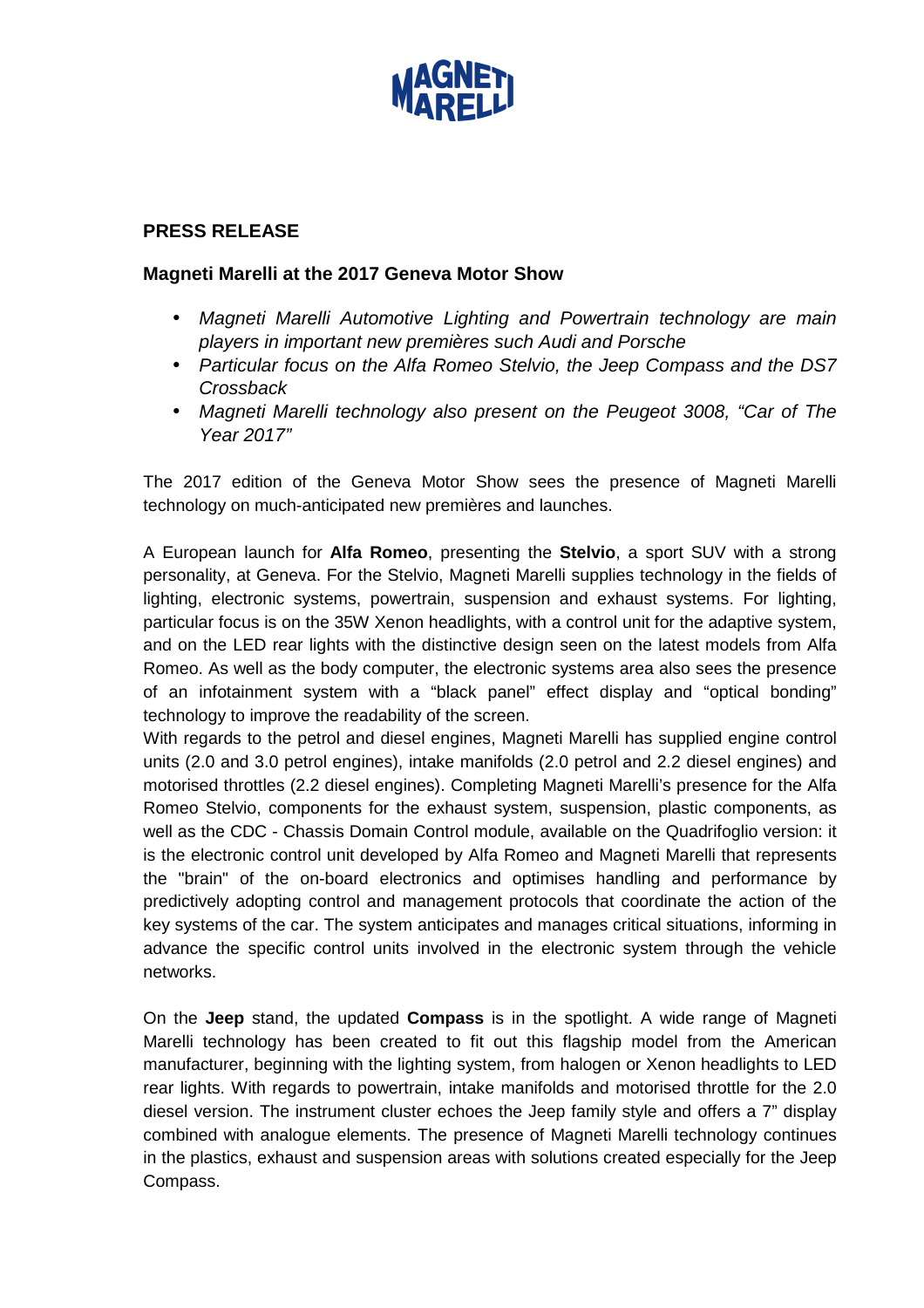Magneti Marelli is also present on the Jeep stand on all of the Renegade and Compass models with a specially-made demonstration display panel, showing a series of screens reproducing the main functions of the on-board systems. The stand has a virtual reality point which, through special visors, allows visitors to find out more about the characteristics of the Jeep and Magneti Marelli technology adopted by the Compass, including the new Xenon headlights and the instrument cluster.

A range of particularly innovative technology has been supplied to **DS** to fit out the new **DS7 Crossback**, beginning with the lighting system. The headlights are full-LED and adaptive, and have a particular independent characteristic. Three LED modules are fitted with autonomous regulation to adapt the light beam to five different types of road (city, rural, motorway, difficult weather conditions and full-beam), varying the intensity and inclination of each single module. The fourth element is a LED Bi-Elight dedicated to the full-beams. The rear lights are LED with 3D plastic designs to provide depth and improve visibility and safety while driving. Dynamic indicators complete the design of the front and rear lighting systems. The stand also presents a demo station made in collaboration with Magneti Marelli Automotive Lighting which simulates the dynamic function of the full-LED headlights. Magneti Marelli technology has also been chosen for the 12.3" digital TFT (Thin Film Transistor) display panel and for the 8" central display with touchscreen technology. The DS7 also uses the Magneti Marelli Telematic Box.

There are also many super-cars presented at Geneva which have chosen **lighting** systems by Magneti Marelli Automotive Lighting. Beginning with the **Porsche Panamera Sport Turismo** (three-dimensional LED rear lights linked together with a fine line of LED lights), and including the **Audi RS5** (25W Xenon and LED headlights and, in the powertrain area, the motorised throttle). Magneti Marelli lighting systems have also been chosen by **Opel** for their new **Insignia Grand Sport** (LED rear lights), **Sports Tourer** (LED rear lights) and Suzuki Swift (bulb rear lights).

The **Porsche Panamera Sport Turismo** has also adopted Magneti Marelli technology in the **powertrain** area (motorised throttle for the V8 4.0 and V6 3.0 petrol engines). There are also many models which have adopted Magneti Marelli powertrain components, including the **Citroën Aircross** (motorised throttle for the 1.2 petrol engine, ECU Stepper Motor) **Seat Ibiza** (motorised throttle, ECU for the 1.0 petrol engine and exhaust systems), **Skoda Kodiak** (motorised throttle for the 1.4 150 HP turbo petrol engine) and the **Suzuki Swift**  which, as well as adopting the intake manifold for the 1.0 petrol engine and the electronic control unit for the 1.3 diesel engine, fits this version with the motorised throttle and the AMT (Automated Manual Transmission) gearbox.

## **Magneti Marelli for the Peugeot 3008, "Car of the Year" 2017**

Again, in Geneva, on the occasion of the opening of the Motor Show on  $6<sup>th</sup>$  March, the jury of the Car of the Year European award chose the winner for 2017. The most voted car from